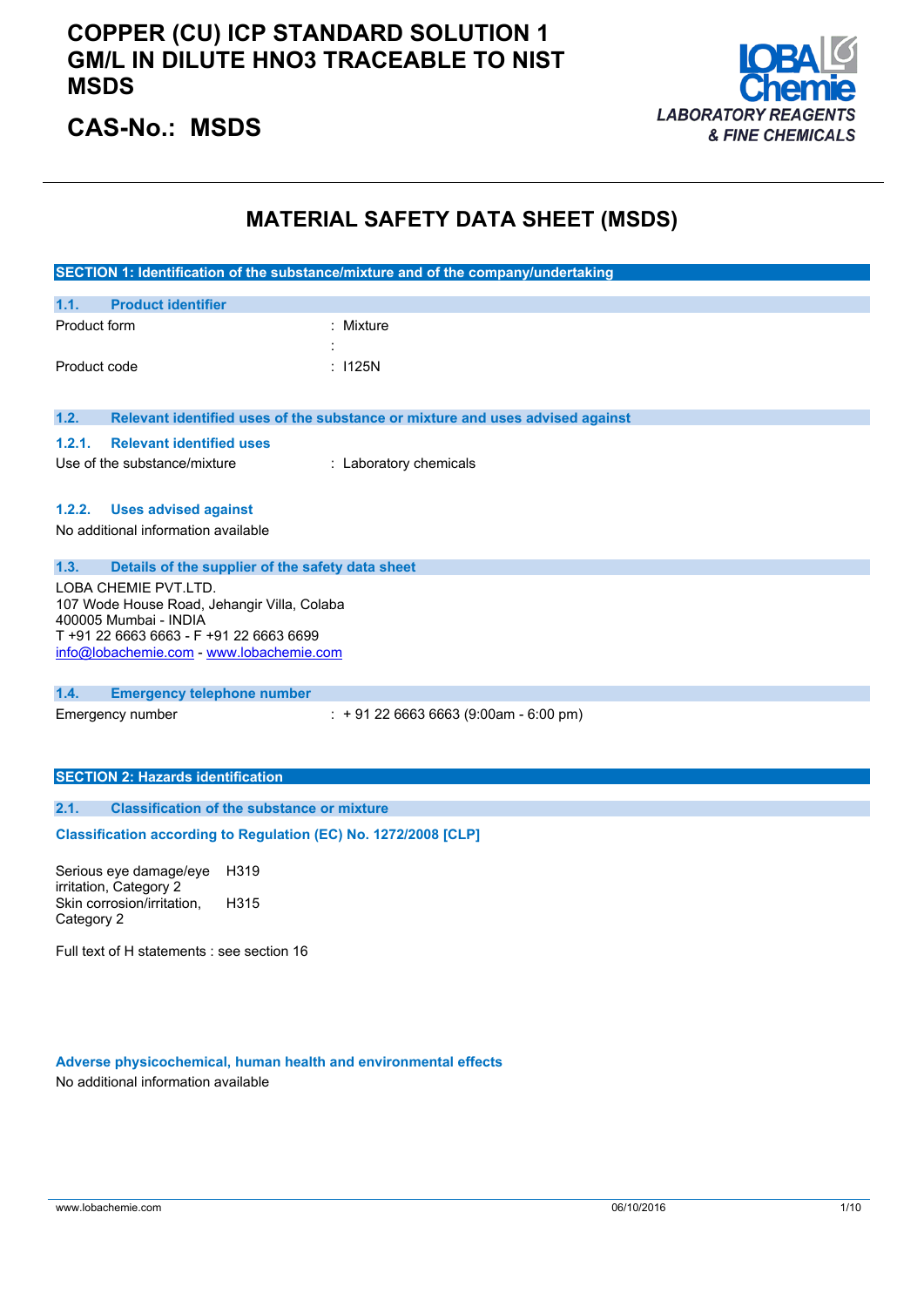Safety Data Sheet

#### **2.2. Label elements**

#### **Labelling according to** Regulation (EC) No. 1272/2008 [CLP]

| Hazard pictograms (CLP)        | GHS07                                                                                                                                                  |
|--------------------------------|--------------------------------------------------------------------------------------------------------------------------------------------------------|
| Signal word (CLP)              | : Warning                                                                                                                                              |
| Hazard statements (CLP)        | : H315 - Causes skin irritation.<br>H319 - Causes serious eye irritation.                                                                              |
| Precautionary statements (CLP) | : P305+P351+P338 - IF IN EYES: Rinse cautiously with water for several minutes.<br>Remove contact lenses, if present and easy to do. Continue rinsing. |

#### **2.3. Other hazards**

No additional information available

# **SECTION 3: Composition/information on ingredients 3.1. Substances** Not applicable

#### **3.2. Mixtures**

| <b>Name</b>                                 | <b>Product identifier</b>                                                | $\frac{0}{0}$ | <b>Classification according</b><br>to Regulation (EC) No.<br>1272/2008 [CLP] |
|---------------------------------------------|--------------------------------------------------------------------------|---------------|------------------------------------------------------------------------------|
| Water                                       | (CAS-No.) 7732-18-5<br>(EC-No.) 231-791-2                                | 75 - 99       | Not classified                                                               |
| Nitric acid                                 | (CAS-No.) 7697-37-2<br>(EC-No.) 231-714-2<br>(EC Index-No.) 007-004-00-1 | $1 - 5$       | Ox. Lig. 1, H271<br>Skin Corr. 1A. H314                                      |
| COPPER (METAL) POWDER ELECTROLYTIC<br>99.5% | (CAS-No.) 7440-50-8                                                      | $0.01 - 1$    | Flam. Sol. 1, H228<br>Aquatic Acute 1, H400                                  |

Full text of H-statements: see section 16

| <b>SECTION 4: First aid measures</b>             |                                                                                                                                                  |
|--------------------------------------------------|--------------------------------------------------------------------------------------------------------------------------------------------------|
| 4.1.<br><b>Description of first aid measures</b> |                                                                                                                                                  |
| First-aid measures after inhalation              | : Assure fresh air breathing. If breathing is difficult, remove victim to fresh air and keep<br>at rest in a position comfortable for breathing. |
| First-aid measures after skin contact            | : Wash with plenty of water Wash contaminated clothing before reuse. Get<br>medical advice/attention.                                            |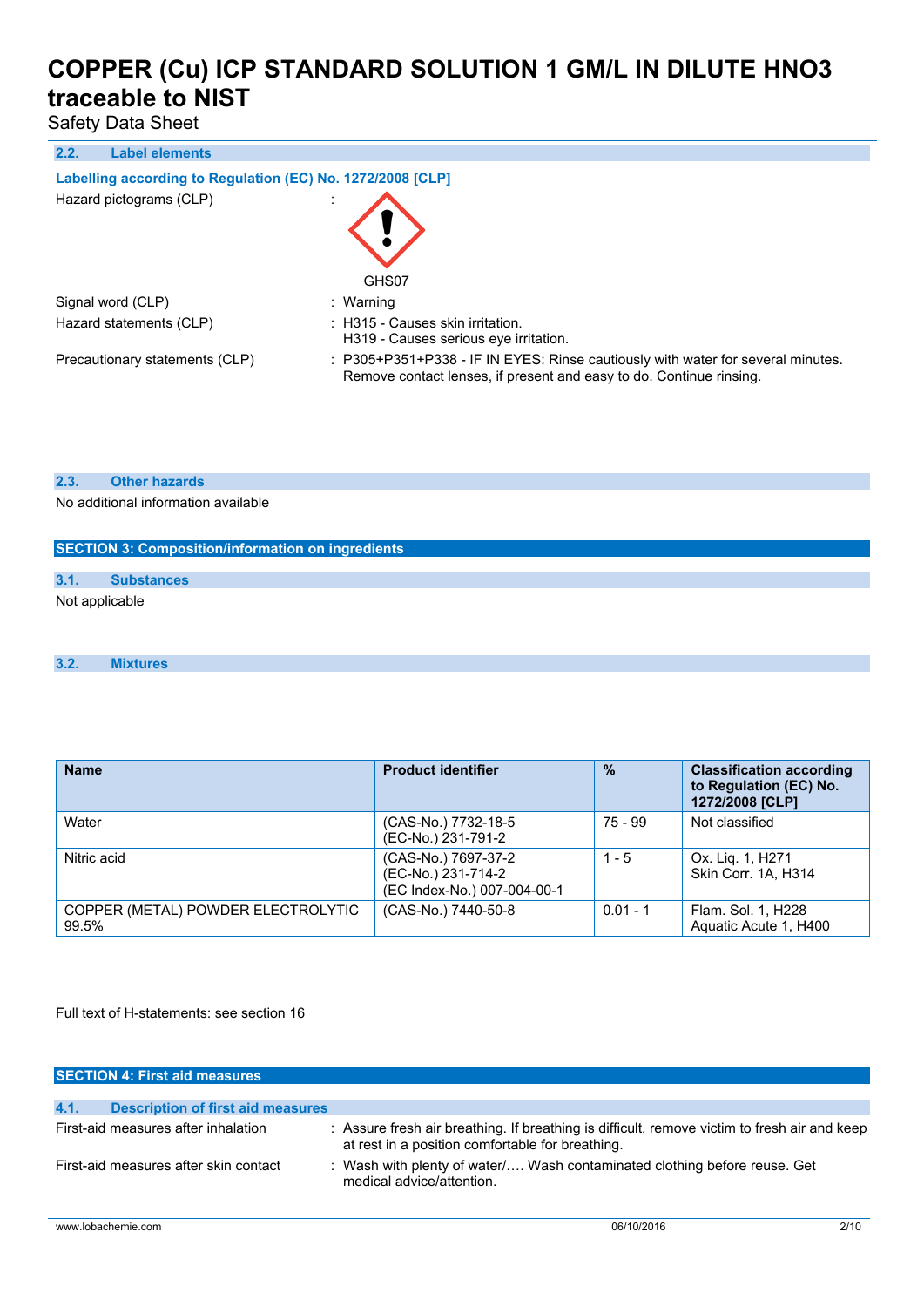Safety Data Sheet

| First-aid measures after eye contact                                        | : Rinse cautiously with water for several minutes. Remove contact lenses, if present<br>and easy to do. Continue rinsing. Get medical advice/attention. |
|-----------------------------------------------------------------------------|---------------------------------------------------------------------------------------------------------------------------------------------------------|
| First-aid measures after ingestion                                          | : Rinse mouth. Do not induce vomiting. Get medical advice/attention.                                                                                    |
| 4.2.                                                                        | Most important symptoms and effects, both acute and delayed                                                                                             |
| Symptoms/effects after inhalation                                           | : May cause respiratory irritation.                                                                                                                     |
| Symptoms/effects after skin contact                                         | : Causes skin irritation.                                                                                                                               |
| Symptoms/effects after eye contact                                          | : Causes serious eye irritation.                                                                                                                        |
|                                                                             |                                                                                                                                                         |
| 4.3.                                                                        | Indication of any immediate medical attention and special treatment needed                                                                              |
| Treat symptomatically.                                                      |                                                                                                                                                         |
| <b>SECTION 5: Firefighting measures</b>                                     |                                                                                                                                                         |
| 5.1.<br><b>Extinguishing media</b>                                          |                                                                                                                                                         |
| Suitable extinguishing media                                                | : Foam. Dry powder. Carbon dioxide. Water spray.                                                                                                        |
| Unsuitable extinguishing media                                              | : Do not use a heavy water stream.                                                                                                                      |
|                                                                             |                                                                                                                                                         |
| 5.2.<br>Special hazards arising from the substance or mixture               |                                                                                                                                                         |
| No additional information available                                         |                                                                                                                                                         |
| 5.3.                                                                        |                                                                                                                                                         |
| <b>Advice for firefighters</b>                                              |                                                                                                                                                         |
| Protection during firefighting                                              | Do not enter fire area without proper protective equipment, including respiratory<br>protection.                                                        |
| <b>SECTION 6: Accidental release measures</b>                               |                                                                                                                                                         |
| 6.1.                                                                        | Personal precautions, protective equipment and emergency procedures                                                                                     |
|                                                                             |                                                                                                                                                         |
| 6.1.1.<br>For non-emergency personnel                                       |                                                                                                                                                         |
| <b>Emergency procedures</b>                                                 | : Evacuate unnecessary personnel.                                                                                                                       |
| 6.1.2.<br>For emergency responders                                          |                                                                                                                                                         |
| Protective equipment                                                        | : Equip cleanup crew with proper protection.                                                                                                            |
|                                                                             |                                                                                                                                                         |
| 6.2.<br><b>Environmental precautions</b>                                    |                                                                                                                                                         |
| Avoid release to the environment.                                           |                                                                                                                                                         |
| 6.3.<br>Methods and material for containment and cleaning up                |                                                                                                                                                         |
| Methods for cleaning up                                                     | : Collect spillage. On land, sweep or shovel into suitable containers.                                                                                  |
|                                                                             |                                                                                                                                                         |
| <b>Reference to other sections</b><br>6.4.                                  |                                                                                                                                                         |
|                                                                             |                                                                                                                                                         |
| No additional information available                                         |                                                                                                                                                         |
| <b>SECTION 7: Handling and storage</b>                                      |                                                                                                                                                         |
|                                                                             |                                                                                                                                                         |
| 7.1.<br><b>Precautions for safe handling</b>                                |                                                                                                                                                         |
| Precautions for safe handling                                               | : Avoid contact with skin and eyes. Do not breathe vapours.                                                                                             |
| Hygiene measures                                                            | Wash hands and other exposed areas with mild soap and water before eating,<br>drinking or smoking and when leaving work.                                |
|                                                                             |                                                                                                                                                         |
| 7.2.<br><b>Conditions for safe storage, including any incompatibilities</b> |                                                                                                                                                         |
| Storage conditions                                                          | : Store in a well-ventilated place. Keep container tightly closed.                                                                                      |
| 7.3.<br><b>Specific end use(s)</b>                                          |                                                                                                                                                         |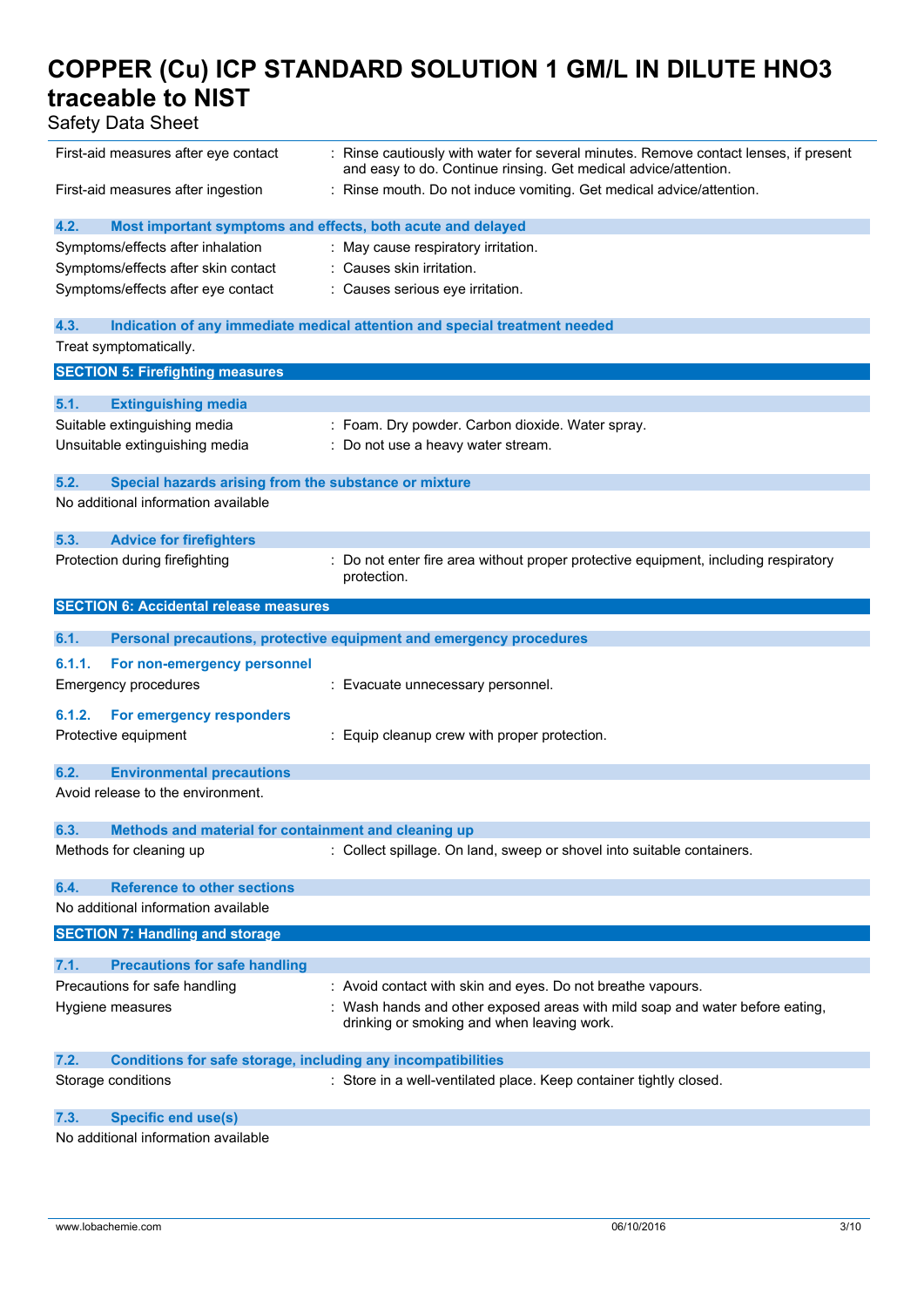Safety Data Sheet

**SECTION 8: Exposure controls/personal protection**

**8.1. Control parameters**

No additional information available

| 8.2.<br><b>Exposure controls</b>                              |                                                                    |
|---------------------------------------------------------------|--------------------------------------------------------------------|
| Hand protection                                               | protective gloves                                                  |
| Eye protection                                                | Chemical goggles or safety glasses                                 |
| Skin and body protection                                      | : Wear suitable protective clothing                                |
| Respiratory protection                                        | : [In case of inadequate ventilation] wear respiratory protection. |
| <b>SECTION 9: Physical and chemical properties</b>            |                                                                    |
| 9.1.<br>Information on basic physical and chemical properties |                                                                    |
| Physical state                                                | : Liquid                                                           |
| Colour                                                        | : light blue.                                                      |
| Odour                                                         | : No data available                                                |
| Odour threshold                                               | : No data available                                                |
| pH                                                            | : No data available                                                |
| Relative evaporation rate (butylacetate=1)                    | : No data available                                                |
| Melting point                                                 | : No data available                                                |
| Freezing point                                                | : No data available                                                |
| <b>Boiling point</b>                                          | : No data available                                                |
| Flash point                                                   | : No data available                                                |
| Auto-ignition temperature                                     | : No data available                                                |
| Decomposition temperature                                     | : No data available                                                |
| Flammability (solid, gas)                                     | : No data available                                                |
| Vapour pressure                                               | No data available                                                  |
| Relative vapour density at 20 °C                              | No data available                                                  |
| Relative density                                              | : No data available                                                |
| Solubility                                                    | No data available                                                  |
| Log Pow                                                       | : No data available                                                |
| Viscosity, kinematic                                          | : No data available                                                |
| Viscosity, dynamic                                            | : No data available                                                |
| Explosive properties                                          | : No data available                                                |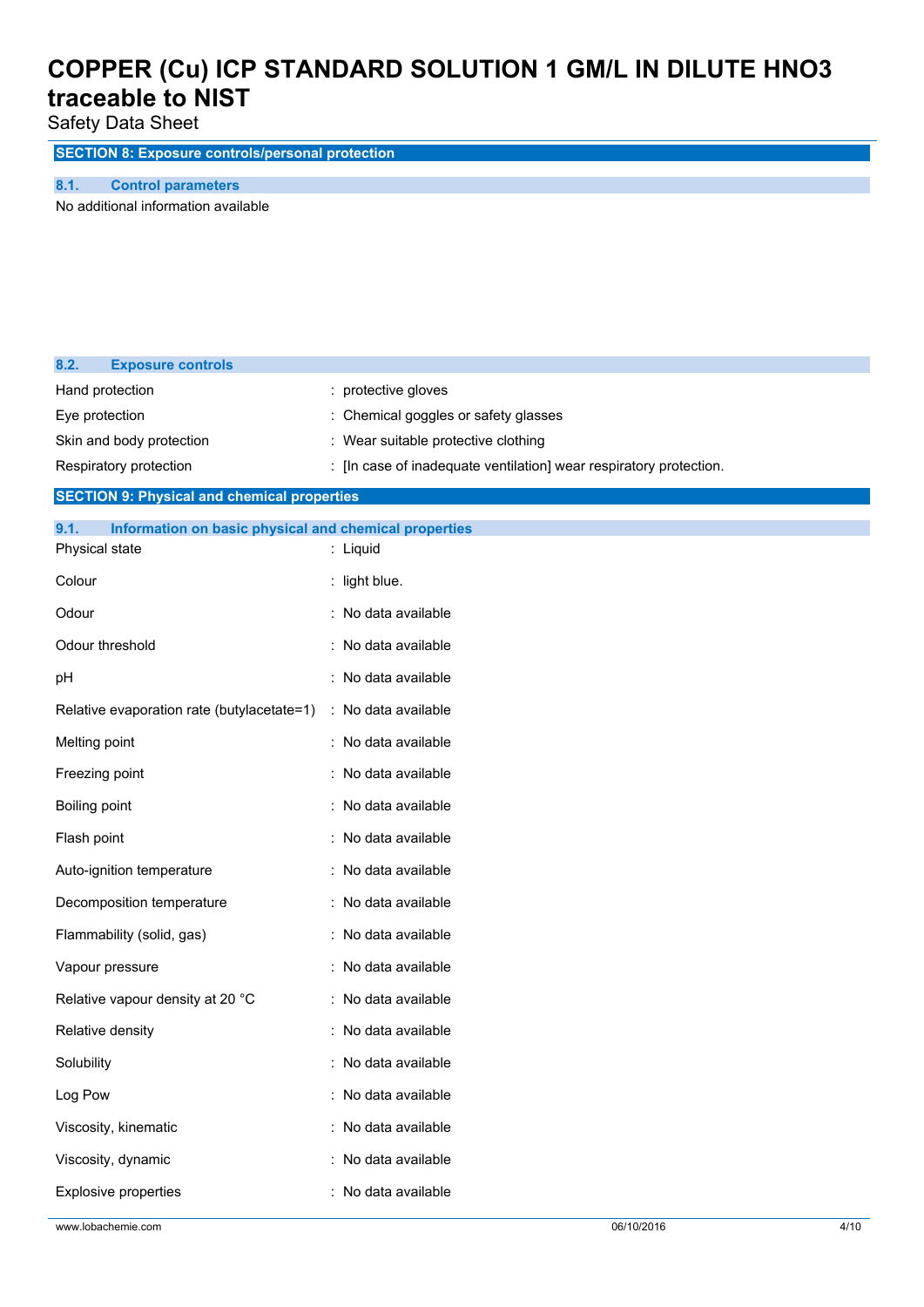Safety Data Sheet

| Safety Data Sheet                                    |                                  |
|------------------------------------------------------|----------------------------------|
| Oxidising properties                                 | : No data available              |
| <b>Explosive limits</b>                              | : No data available              |
| <b>Other information</b><br>9.2.                     |                                  |
| No additional information available                  |                                  |
| <b>SECTION 10: Stability and reactivity</b>          |                                  |
| 10.1.<br><b>Reactivity</b>                           |                                  |
| No additional information available                  |                                  |
| 10.2.<br><b>Chemical stability</b>                   |                                  |
| Stable under normal conditions.                      |                                  |
| 10.3.<br><b>Possibility of hazardous reactions</b>   |                                  |
| No additional information available                  |                                  |
| 10.4.<br><b>Conditions to avoid</b>                  |                                  |
| Direct sunlight.                                     |                                  |
| 10.5.<br><b>Incompatible materials</b>               |                                  |
| No additional information available                  |                                  |
| <b>Hazardous decomposition products</b><br>10.6.     |                                  |
| No additional information available                  |                                  |
|                                                      |                                  |
| <b>SECTION 11: Toxicological information</b>         |                                  |
| 11.1.<br><b>Information on toxicological effects</b> |                                  |
| Acute toxicity                                       | : Not classified                 |
|                                                      |                                  |
| Skin corrosion/irritation                            | : Causes skin irritation.        |
| Serious eye damage/irritation                        | : Causes serious eye irritation. |
| Respiratory or skin sensitisation                    | : Not classified                 |
| Germ cell mutagenicity                               | : Not classified                 |
| Carcinogenicity                                      | : Not classified                 |
|                                                      |                                  |
| Reproductive toxicity                                | : Not classified                 |
| STOT-single exposure                                 | : Not classified                 |
| STOT-repeated exposure                               | : Not classified                 |
| Aspiration hazard                                    | : Not classified                 |
|                                                      |                                  |

| <b>SECTION 12: Ecological information</b> |            |      |  |
|-------------------------------------------|------------|------|--|
|                                           |            |      |  |
| 12.1.<br><b>Toxicity</b>                  |            |      |  |
| No additional information available       |            |      |  |
|                                           |            |      |  |
| www.lobachemie.com                        | 06/10/2016 | 5/10 |  |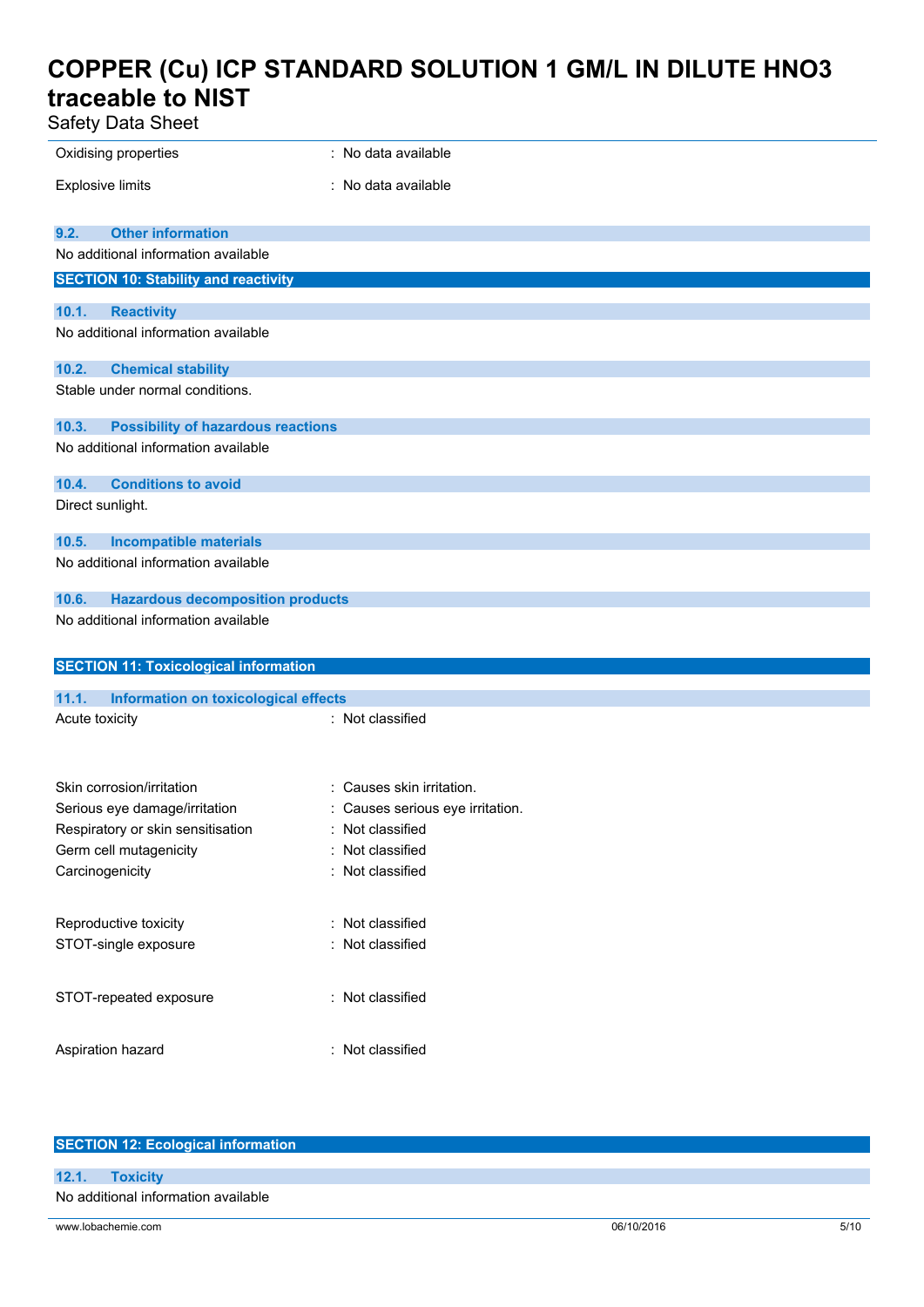Safety Data Sheet

| 12.2.<br><b>Persistence and degradability</b>            |                                                                    |
|----------------------------------------------------------|--------------------------------------------------------------------|
| No additional information available                      |                                                                    |
|                                                          |                                                                    |
|                                                          |                                                                    |
| 12.3.<br><b>Bioaccumulative potential</b>                |                                                                    |
| No additional information available                      |                                                                    |
|                                                          |                                                                    |
| 12.4.<br><b>Mobility in soil</b>                         |                                                                    |
| No additional information available                      |                                                                    |
|                                                          |                                                                    |
| <b>Results of PBT and vPvB assessment</b><br>12.5.       |                                                                    |
| No additional information available                      |                                                                    |
|                                                          |                                                                    |
|                                                          |                                                                    |
|                                                          |                                                                    |
| <b>Other adverse effects</b><br>12.6.                    |                                                                    |
| No additional information available                      |                                                                    |
| <b>SECTION 13: Disposal considerations</b>               |                                                                    |
| <b>Waste treatment methods</b><br>13.1.                  |                                                                    |
| No additional information available                      |                                                                    |
| <b>SECTION 14: Transport information</b>                 |                                                                    |
|                                                          |                                                                    |
| In accordance with ADR / RID / IMDG / IATA / ADN         |                                                                    |
|                                                          |                                                                    |
|                                                          |                                                                    |
|                                                          |                                                                    |
| 14.1.<br><b>UN number</b>                                |                                                                    |
| UN-No. (ADR)                                             | : 3264                                                             |
| UN-No. (IMDG)                                            | 3264                                                               |
| UN-No. (IATA)                                            | 3264                                                               |
| UN-No. (ADN)                                             | 3264                                                               |
| UN-No. (RID)                                             | : 3264                                                             |
|                                                          |                                                                    |
| 14.2.<br><b>UN proper shipping name</b>                  |                                                                    |
| Proper Shipping Name (ADR)                               | : CORROSIVE LIQUID, ACIDIC, INORGANIC, N.O.S.                      |
| Proper Shipping Name (IMDG)                              | : CORROSIVE LIQUID, ACIDIC, INORGANIC, N.O.S.                      |
| Proper Shipping Name (IATA)                              | : Corrosive liquid, acidic, inorganic, n.o.s.                      |
| Proper Shipping Name (ADN)                               | : CORROSIVE LIQUID, ACIDIC, INORGANIC, N.O.S.                      |
| Proper Shipping Name (RID)                               | : CORROSIVE LIQUID, ACIDIC, INORGANIC, N.O.S.                      |
| Transport document description (ADR)                     | : UN 3264 CORROSIVE LIQUID, ACIDIC, INORGANIC, N.O.S., 8, III, (E) |
| Transport document description (IMDG)                    | : UN 3264 CORROSIVE LIQUID, ACIDIC, INORGANIC, N.O.S., 8, III      |
| Transport document description (IATA)                    | : UN 3264 Corrosive liquid, acidic, inorganic, n.o.s., 8, III      |
| Transport document description (ADN)                     | : UN 3264 CORROSIVE LIQUID, ACIDIC, INORGANIC, N.O.S., 8, III      |
| Transport document description (RID)                     | : UN 3264 CORROSIVE LIQUID, ACIDIC, INORGANIC, N.O.S., 8, III      |
|                                                          |                                                                    |
| 14.3.<br><b>Transport hazard class(es)</b><br><b>ADR</b> |                                                                    |
| Transport hazard class(es) (ADR)                         | $\therefore$ 8                                                     |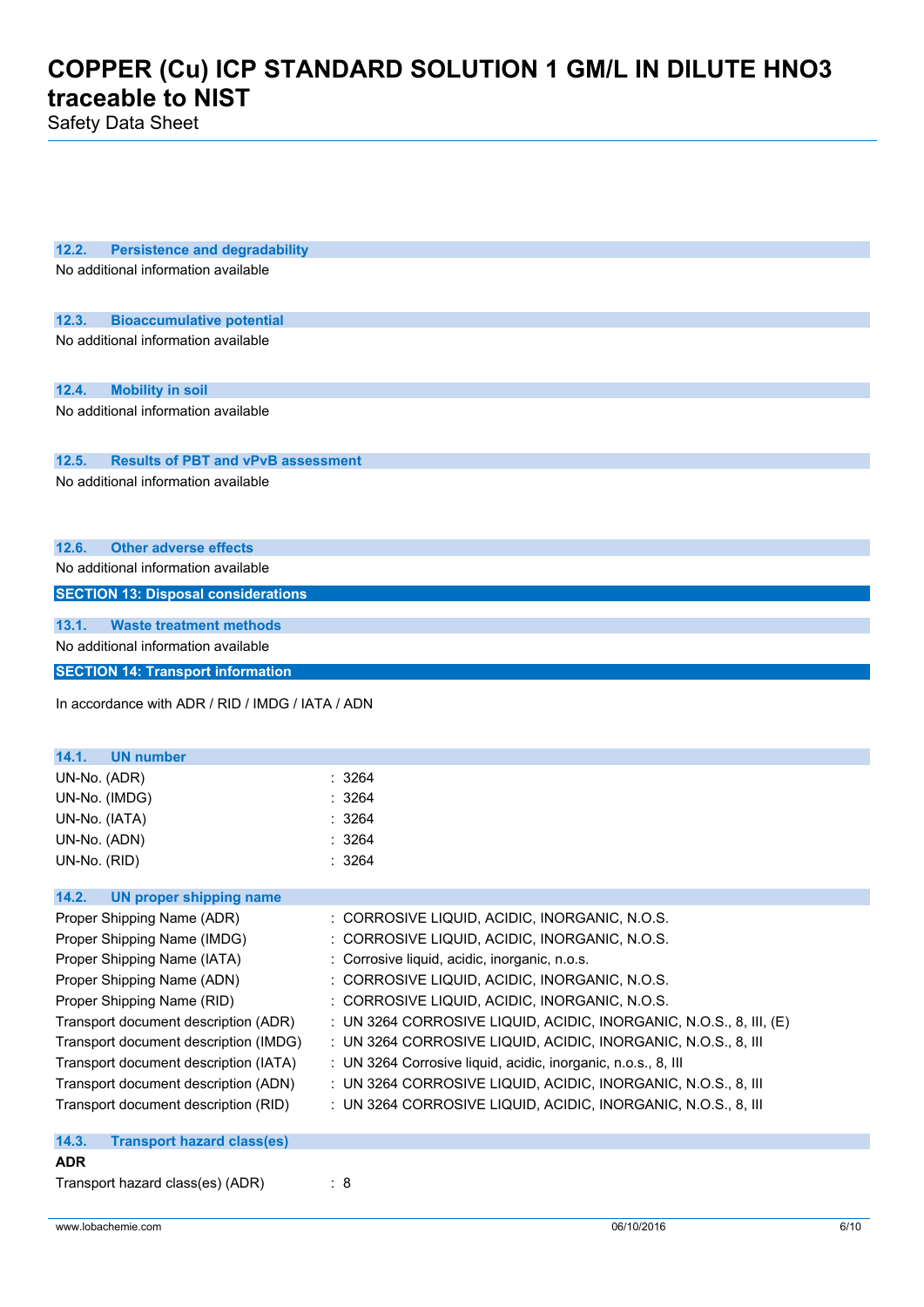Safety Data Sheet



| Packing group (ADN) | : III |
|---------------------|-------|
| Packing group (RID) | : III |

### **14.5. Environmental hazards**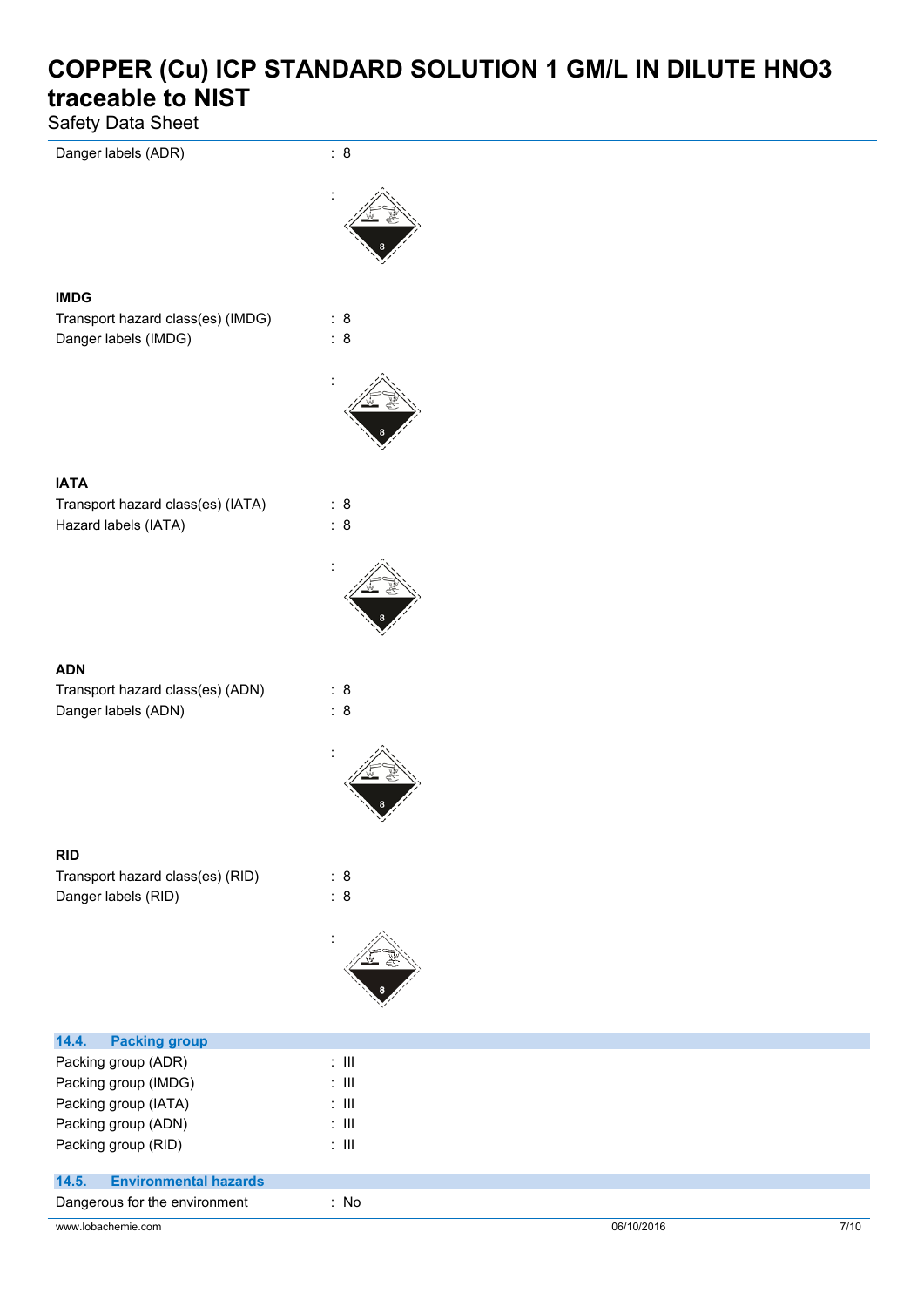Safety Data Sheet

**14.6. Special precautions for user**

Marine pollutant in the set of the set of the set of the set of the set of the set of the set of the set of the set of the set of the set of the set of the set of the set of the set of the set of the set of the set of the Other information  $\blacksquare$ : No supplementary information available

**- Overland transport** Classification code (ADR) : C1 Special provisions (ADR) : 274 Limited quantities (ADR) : 5l Excepted quantities (ADR) : E1 Packing instructions (ADR) : P001, IBC03, LP01, R001 Mixed packing provisions (ADR) : MP19 Portable tank and bulk container : T7 instructions (ADR) : TP1, TP28 Portable tank and bulk container special provisions (ADR) Tank code (ADR) : L4BN Vehicle for tank carriage : AT Transport category (ADR) : 3 Special provisions for carriage - Packages : V12 (ADR) Hazard identification number (Kemler No.) : 80 Orange plates is a set of the set of the set of the set of the set of the set of the set of the set of the set of the set of the set of the set of the set of the set of the set of the set of the set of the set of the set o 80 3264 Tunnel restriction code (ADR) : E EAC code : 2X APP code : B **- Transport by sea** Special provisions (IMDG) : 223, 274 Limited quantities (IMDG) : 5 L Excepted quantities (IMDG) : E1 Packing instructions (IMDG) : P001, LP01 IBC packing instructions (IMDG) : IBC03 Tank instructions (IMDG) **: T7** Tank special provisions (IMDG) : TP1, TP28 EmS-No. (Fire) : F-A EmS-No. (Spillage) : S-B Stowage category (IMDG) : A Stowage and handling (IMDG) : SW2 MFAG-No : 154 **- Air transport** PCA Excepted quantities (IATA) : E1 PCA Limited quantities (IATA) : Y841 PCA limited quantity max net quantity : 1L (IATA) PCA packing instructions (IATA) : 852 PCA max net quantity (IATA) : 5L CAO packing instructions (IATA) : 856 CAO max net quantity (IATA) : 60L Special provisions (IATA) : A3 www.lobachemie.com 8/10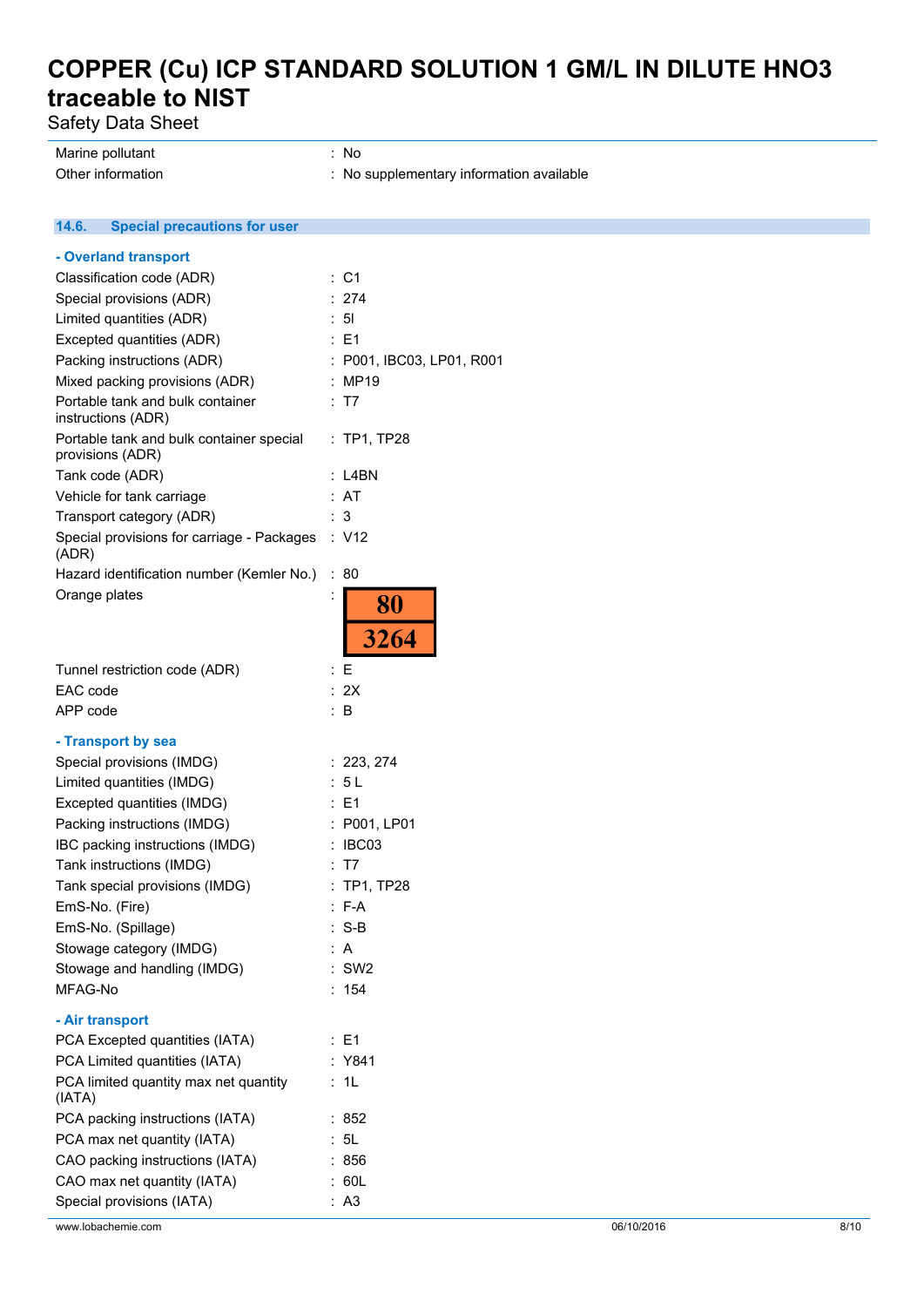Safety Data Sheet

| ERG code (IATA)                                              | : 8L                      |
|--------------------------------------------------------------|---------------------------|
| - Inland waterway transport                                  |                           |
| Classification code (ADN)                                    | $\therefore$ C1           |
| Special provisions (ADN)                                     | : 274                     |
| Limited quantities (ADN)                                     | : 5L                      |
| Excepted quantities (ADN)                                    | $\therefore$ E1           |
| Carriage permitted (ADN)                                     | $\therefore$ T            |
| Equipment required (ADN)                                     | $:$ PP, EP                |
| Number of blue cones/lights (ADN)                            | $\therefore$ 0            |
| - Rail transport                                             |                           |
| Classification code (RID)                                    | $\therefore$ C1           |
| Special provisions (RID)                                     | : 274                     |
| Limited quantities (RID)                                     | : 5L                      |
| Excepted quantities (RID)                                    | $\therefore$ E1           |
| Packing instructions (RID)                                   | : P001, IBC03, LP01, R001 |
| Mixed packing provisions (RID)                               | : MP19                    |
| Portable tank and bulk container<br>instructions (RID)       | : T7                      |
| Portable tank and bulk container special<br>provisions (RID) | $:$ TP1, TP28             |
| Tank codes for RID tanks (RID)                               | $:$ L4BN                  |
| Transport category (RID)                                     | : 3                       |
| Special provisions for carriage - Packages : W12<br>(RID)    |                           |
| Colis express (express parcels) (RID)                        | : CE8                     |
| Hazard identification number (RID)                           | : 80                      |

**14.7. Transport in bulk according to Annex II of MARPOL 73/78 and the IBC Code**

Not applicable

**SECTION 15: Regulatory information**

**15.1. Safety, health and environmental regulations/legislation specific for the substance or mixture**

**15.1.1. EU-Regulations**

Contains no REACH substances with Annex XVII restrictions Contains no substance on the REACH candidate list

Contains no REACH Annex XIV substances

#### **15.1.2. National regulations**

#### **Germany**

| Reference to AwSV                                                              | Water hazard class (WGK) 3, severe hazard to water (Classification according to<br>AwSV, Annex 1) |
|--------------------------------------------------------------------------------|---------------------------------------------------------------------------------------------------|
| 12th Ordinance Implementing the Federal<br>Immission Control Act - 12. BlmSchV | Is not subject of the 12. BlmSchV (Hazardous Incident Ordinance)                                  |